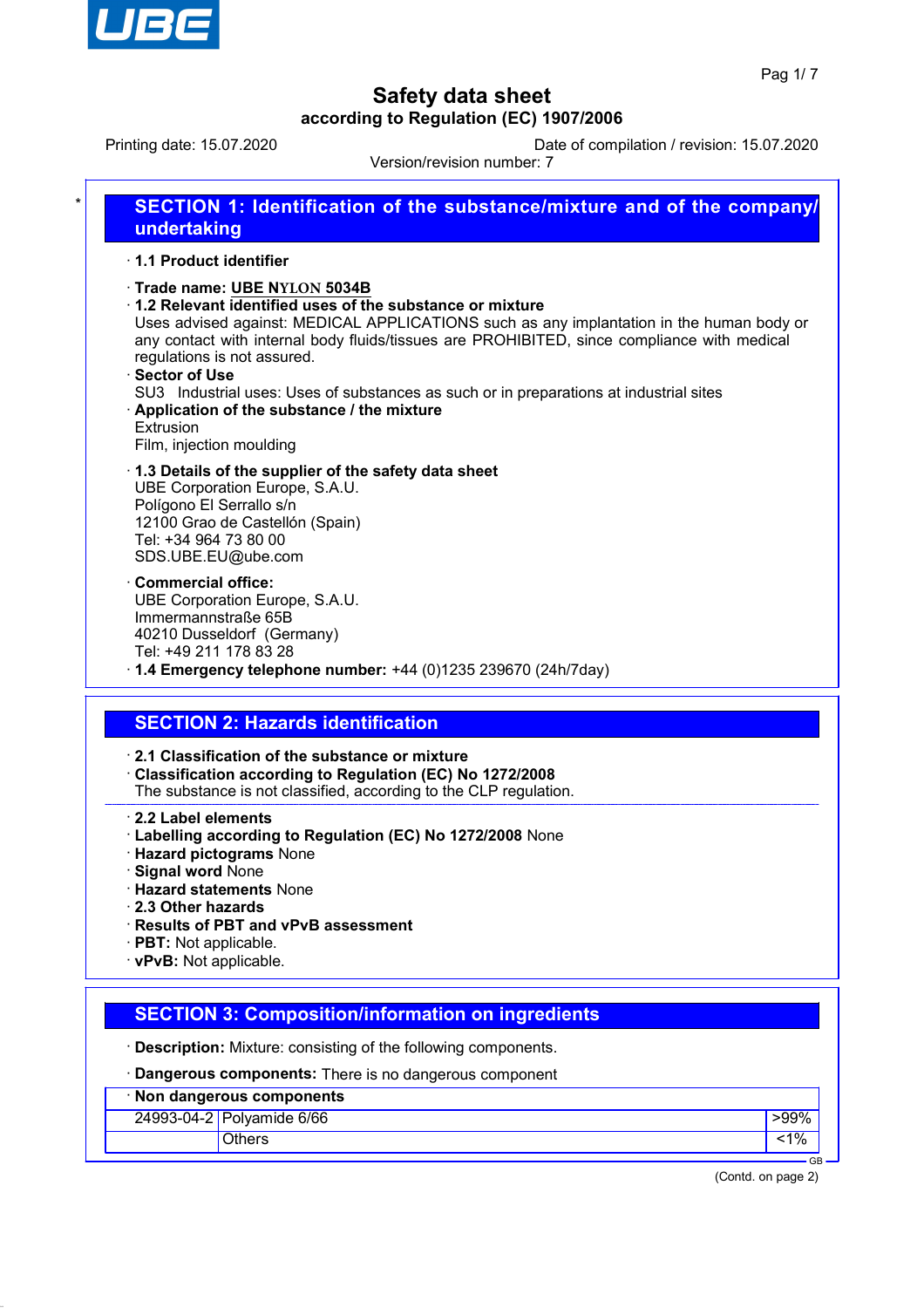

Printing date: 15.07.2020 Date of compilation / revision: 15.07.2020

Version/revision number: 7

**Trade name: UBE Nylon 5034B**

## **SECTION 4: First aid measures**

· **4.1 Description of first aid measures**

#### · **General information:**

Immediately remove any clothing soiled by the product. Take affected persons out into the fresh air. Seek medical treatment. · **After inhalation:**

If exposed to vapors from heating and molding material , remove to fresh air .

If symptoms, coughing and discomfort in nose and throat remain, get medical attention.

· **After skin contact:**

Immediately wash with water and soap and rinse thoroughly. If redness, itching or burning sensation develops, get medical attention. After contact with the molten product, cool rapidly with cold water.

Do not pull solidified product off the skin.

Seek medical treatment.

· **After eye contact:**

Inmediately flush exposed area with copious amounts of tepid water for at least 15 minutes If redness, itching or burning sensation develops, do not rub eyes and immediately get medical attention.

· **After swallowing:**

Rinse out mouth and then drink plenty of water.

Do not induce vomiting; call for medical help immediately.

- · **4.2 Most important symptoms and effects, both acute and delayed** At molten state, expected to cause burns to skin. Irreversible dermatitis will occur if you do not wash affected skin immediately and thoroughly.
- · **4.3 Indication of any immediate medical attention and special treatment needed** Treatment: Treat according to symptoms (decontamination, vital functions), no known specific antidote.

## **SECTION 5: Firefighting measures**

· **5.1 Extinguishing media** · **Suitable extinguishing agents: Water** Fire-extinguishing powder Carbon dioxide Use fire extinguishing methods suitable to surrounding conditions. · **For safety reasons unsuitable extinguishing agents:** Not known · **5.2 Special hazards arising from the substance or mixture** In case of fire, the following can be released: Carbon monoxide (CO) Carbon Dioxide (CO2) Under certain fire conditions, traces of other toxic gases cannot be excluded, e.g.: Hydrogen cyanide (HCN) Ammonia (NH3) · **5.3 Advice for firefighters** · **Protective equipment:** Firefighters should wear appropriate protective equipment Mouth respiratory protective device. · **Additional information** Cool endangered receptacles with water spray. (Contd. on page 3)

GB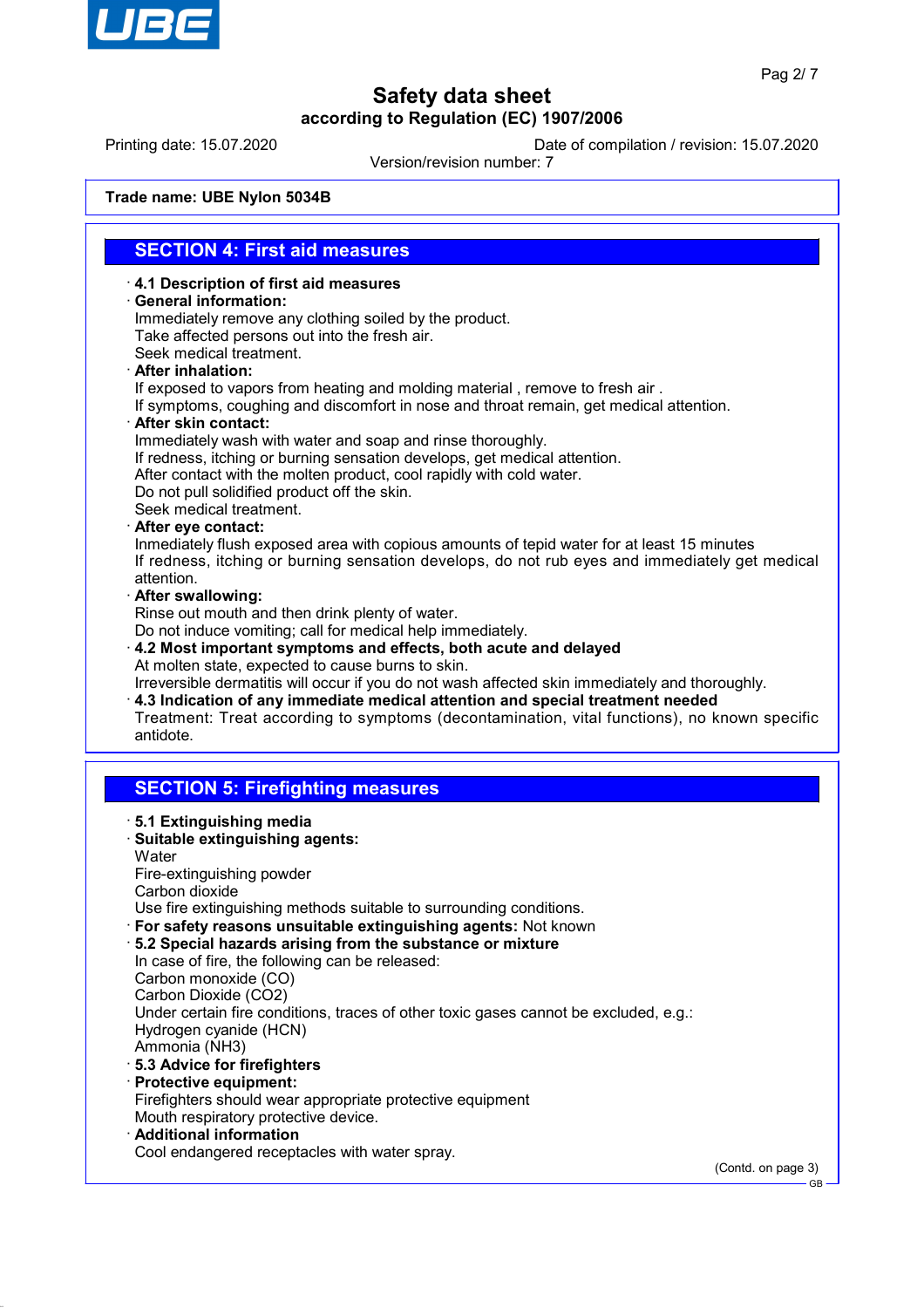

Printing date: 15.07.2020 Date of compilation / revision: 15.07.2020

Version/revision number: 7

#### **Trade name: UBE Nylon 5034B**

Collect contaminated fire fighting water separately. It must not enter the sewage system.

## **SECTION 6: Accidental release measures**

- · **6.1 Personal precautions, protective equipment and emergency procedures** Stop leak if you can do so without risk Remove combustible materials Ensure adequate ventilation Use personal protective equipment as indicated in paragraph 8 · **6.2 Environmental precautions:** Do not allow to enter sewers/ surface or ground water. · **6.3 Methods and material for containment and cleaning up:**
- Sweep up to prevent slipping on polymer pellets Send for recovery or disposal in suitable receptacles. Dispose contaminated material as waste according to item 13.
- · **6.4 Reference to other sections** See Section 7 for information on safe handling. See Section 8 for information on personal protection equipment. See Section 13 for disposal information.

# **SECTION 7: Handling and storage**

· **7.1 Precautions for safe handling**

Keep away from foodstuffs, beverages and feed. Immediately remove all soiled and contaminated clothing Wash hands before breaks and at the end of work. Do not eat, drink, smoke or sniff while working. Melted state: Avoid skin contact with the liquefied material.

Avoid breathing dust/fume/vapours.

· **Information about fire - and explosion protection:** Protect against electrostatic charges.

- · **7.2 Conditions for safe storage, including any incompatibilities**
- · **Storage:**

· **Requirements to be met by storerooms and receptacles:**

Store in cool, dry conditions in well sealed receptacles.

- · **Information about storage in one common storage facility:** Not required.
- · **Further information about storage conditions:** Protect from heat and direct sunlight.
- · **7.3 Specific end use(s)**

No further relevant information available. See item 1.2

# **SECTION 8: Exposure controls/personal protection**

· **Additional information about design of technical facilities:** Adequate ventilation should be maintained at handing. Additionally, local exhaust ventilation recommended at melting process.

· **8.1 Control parameters**

· **Ingredients with limit values that require monitoring at the workplace:**

The product does not contain any relevant quantities of materials with critical values that have to be monitored at the workplace.

· **Additional information:** The lists valid during the making were used as basis.

(Contd. on page 4) GB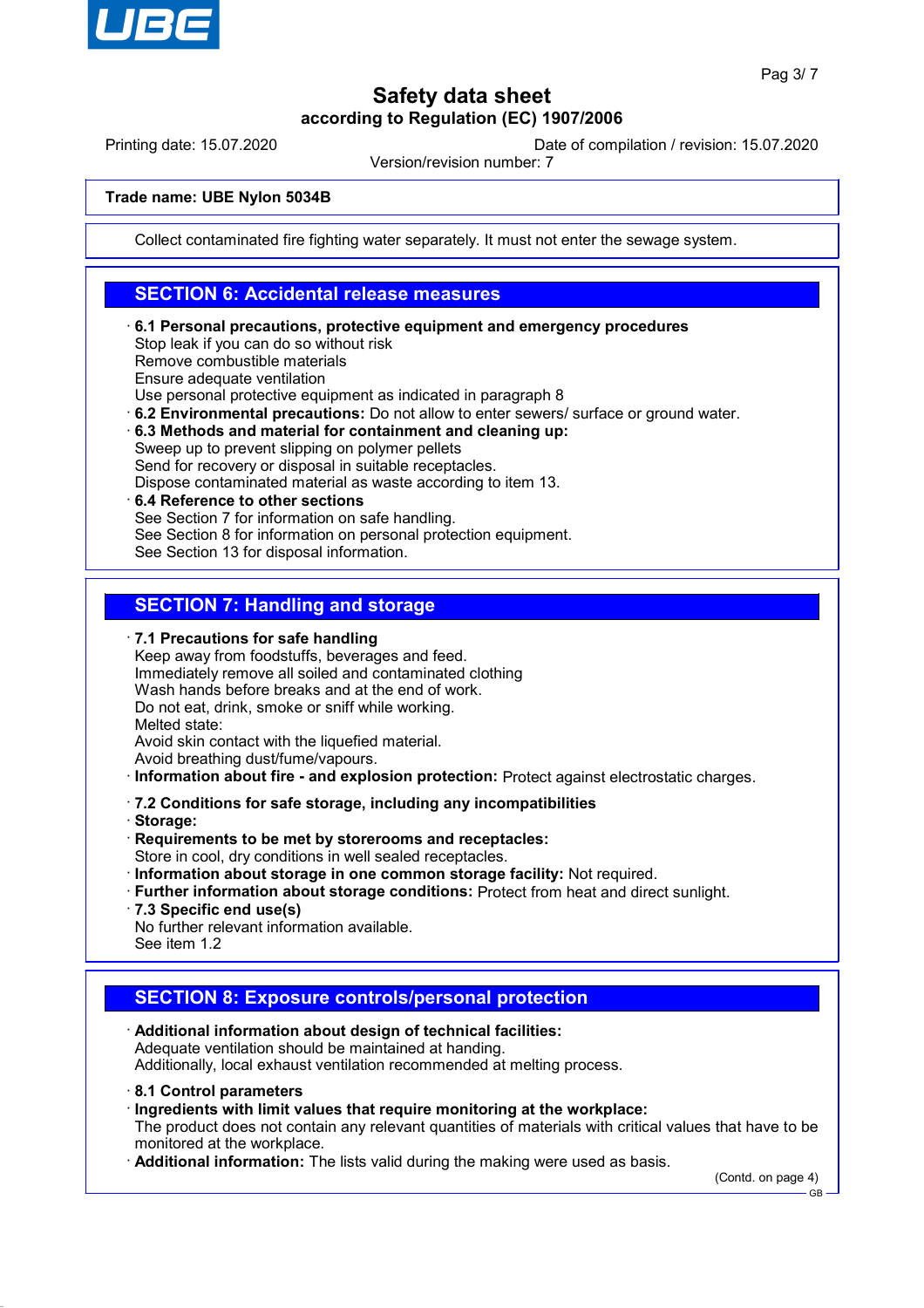

GB

# **Safety data sheet according to Regulation (EC) 1907/2006**

Printing date: 15.07.2020 Date of compilation / revision: 15.07.2020

Version/revision number: 7

**Trade name: UBE Nylon 5034B**

- · **8.2 Exposure controls**
- · **Personal protective equipment:**
- · **General protective and hygienic measures:**
- The usual precautionary measures are to be adhered to when handling chemicals.
- · **Respiratory protection:**
- Not necessary if room is well-ventilated.
- Use suitable respiratory protective device in case of insufficient ventilation.
- Wear a respirator conforming to EN140 at least with Type A filter.
- · **Protection of hands:**



Protective gloves

Molten state: Heat protection gloves

· **Material of gloves** Leather gloves

· **Eye protection:**

Safety glasses

Safety goggles should be worn. At treating hot polymer or molten polymer, face shield should be recommended.

- · **Skin and body protection:** Protective work clothing
- · **Limitation and supervision of exposure into the environment**
- Prevent the material from spreading into the environment.

# **SECTION 9: Physical and chemical properties**

| <b>General Information</b>                                                                                                                 | 9.1 Information on basic physical and chemical properties |  |  |
|--------------------------------------------------------------------------------------------------------------------------------------------|-----------------------------------------------------------|--|--|
| · Appearance:                                                                                                                              |                                                           |  |  |
| Form:                                                                                                                                      | <b>Pellets</b>                                            |  |  |
| Colour:                                                                                                                                    | White                                                     |  |  |
| · Odour:                                                                                                                                   | <b>Odourless</b>                                          |  |  |
| Odour threshold:                                                                                                                           | Not determined.                                           |  |  |
| · pH-value:                                                                                                                                | Not applicable because it is a solid mixture              |  |  |
| <b>Change in condition</b><br><b>Melting point/freezing point:</b><br>Initial boiling point and boiling range: Not determined for mixture. | 187-197 °C                                                |  |  |
| $\cdot$ Flash point:                                                                                                                       | Not determined for mixture.                               |  |  |
| $\cdot$ Flammability (solid, gas):                                                                                                         | Product is not flammable                                  |  |  |
| · Ignition temperature                                                                                                                     | $>400$ °C                                                 |  |  |
| · Decomposition temperature:                                                                                                               | Not determined for mixture.                               |  |  |
| · Auto-ignition temperature:                                                                                                               | Not determined for mixture.                               |  |  |
| $\cdot$ Explosive properties:                                                                                                              | Product does not present an explosion hazard.             |  |  |
|                                                                                                                                            | (Contd. on page 5)                                        |  |  |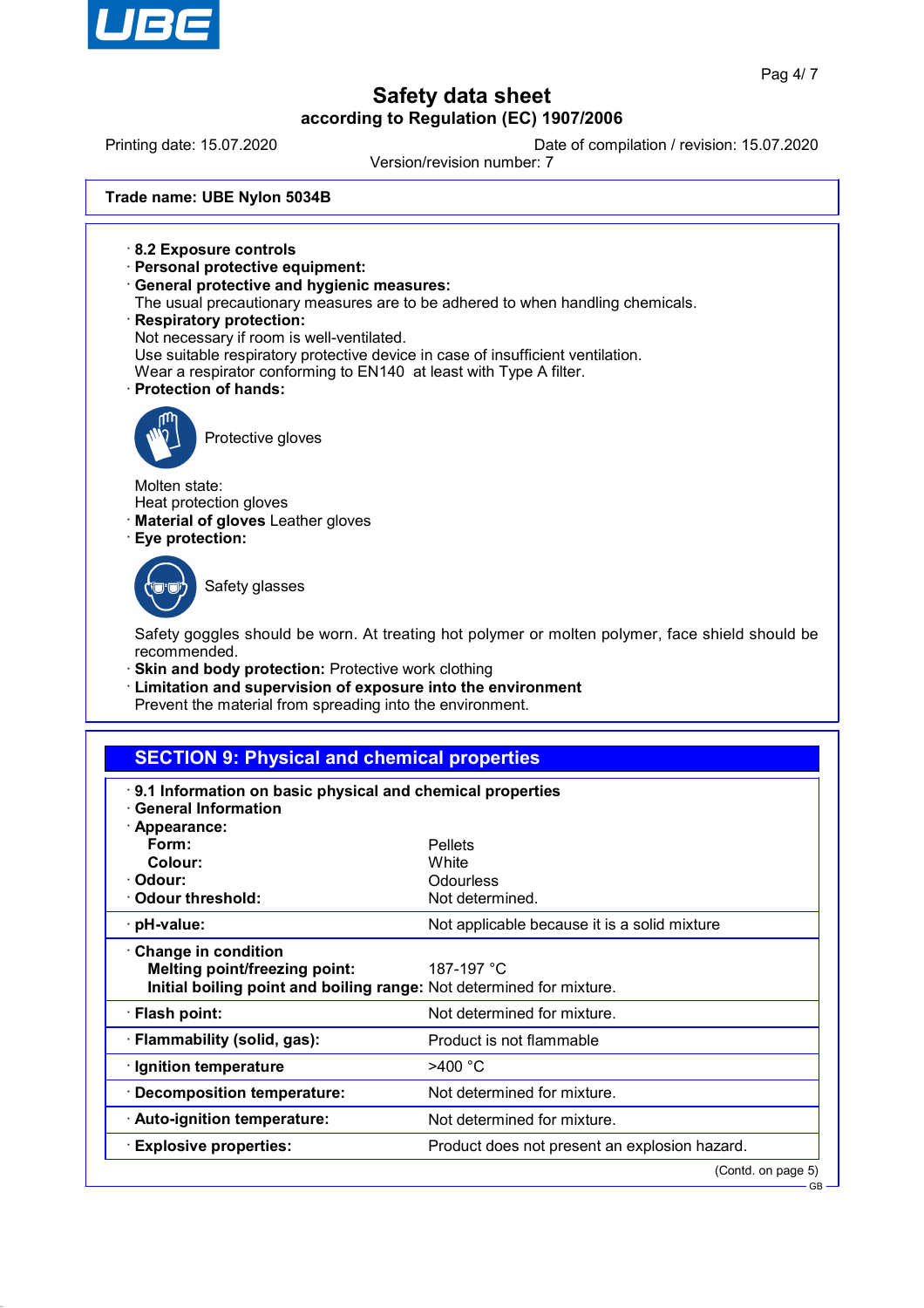

Printing date: 15.07.2020 Date of compilation / revision: 15.07.2020

Version/revision number: 7

**Trade name: UBE Nylon 5034B**

| <b>Explosion limits:</b><br>Lower:<br>Upper:                               | Not determined for mixture.<br>Not determined for mixture.                                                           |
|----------------------------------------------------------------------------|----------------------------------------------------------------------------------------------------------------------|
| · Vapour pressure:                                                         | Not applicable because it is a solid mixture                                                                         |
| $\cdot$ Density at 20 °C:<br>· Vapour density<br><b>Evaporation rate</b>   | 1.09-1.19 $g/cm3$<br>Not applicable because it is a solid mixture<br>Not applicable because it is a solid mixture    |
| · Solubility in / Miscibility with<br>water:                               | Insoluble.                                                                                                           |
| · Partition coefficient: n-octanol/water:                                  | Not determined for mixture.                                                                                          |
| · Viscosity:<br>Dynamic at 20 °C:<br>Kinematic:<br>⋅ 9.2 Other information | 237-250 ml/g (ISO 307)<br>Not applicable because it is a solid mixture<br>No further relevant information available. |

## **SECTION 10: Stability and reactivity**

· **10.1 Reactivity** Stable under ordinary conditions of use and storage.

- · **10.2 Chemical stability**
- Stable at environment temperature.
- The product is stable if stored and handled as prescribed/indicated
- · **Thermal decomposition / conditions to be avoided:**
- No decomposition if used according to specifications.
- · **10.3 Possibility of hazardous reactions**
- No hazardous reactions if stored and handled as prescribed/indicated.
- · **10.4 Conditions to avoid**
- Avoid heat, flames, sparks and other sources of ignition.
- Avoid high temperature
- · **10.5 Incompatible materials:** Oxidizing agents, acids, bases and reactive agents.
- · **10.6 Hazardous decomposition products:**
- Carbon monoxide and carbon dioxide Hydrogen cyanide (prussic acid) Ammonia

# **SECTION 11: Toxicological information**

- · **11.1 Information on toxicological effects**
- · **Acute toxicity** Based on available data, the classification criteria are not met.
- · **Primary irritant effect:**
- · **Skin corrosion/irritation** Not classified (Lack of data)
- · **Serious eye damage/irritation** Not classified (Lack of data)
- · **Respiratory or skin sensitisation** Not classified (Lack of data)
- · **Other information (about experimental toxicology):**
- Aspiration hazard: No further relevant information available.
- · **CMR effects (carcinogenity, mutagenicity and toxicity for reproduction)** No further relevant information available.
- · **Germ cell mutagenicity** Based on available data, the classification criteria are not met. · **Carcinogenicity** Based on available data, the classification criteria are not met.

(Contd. on page 6)

GB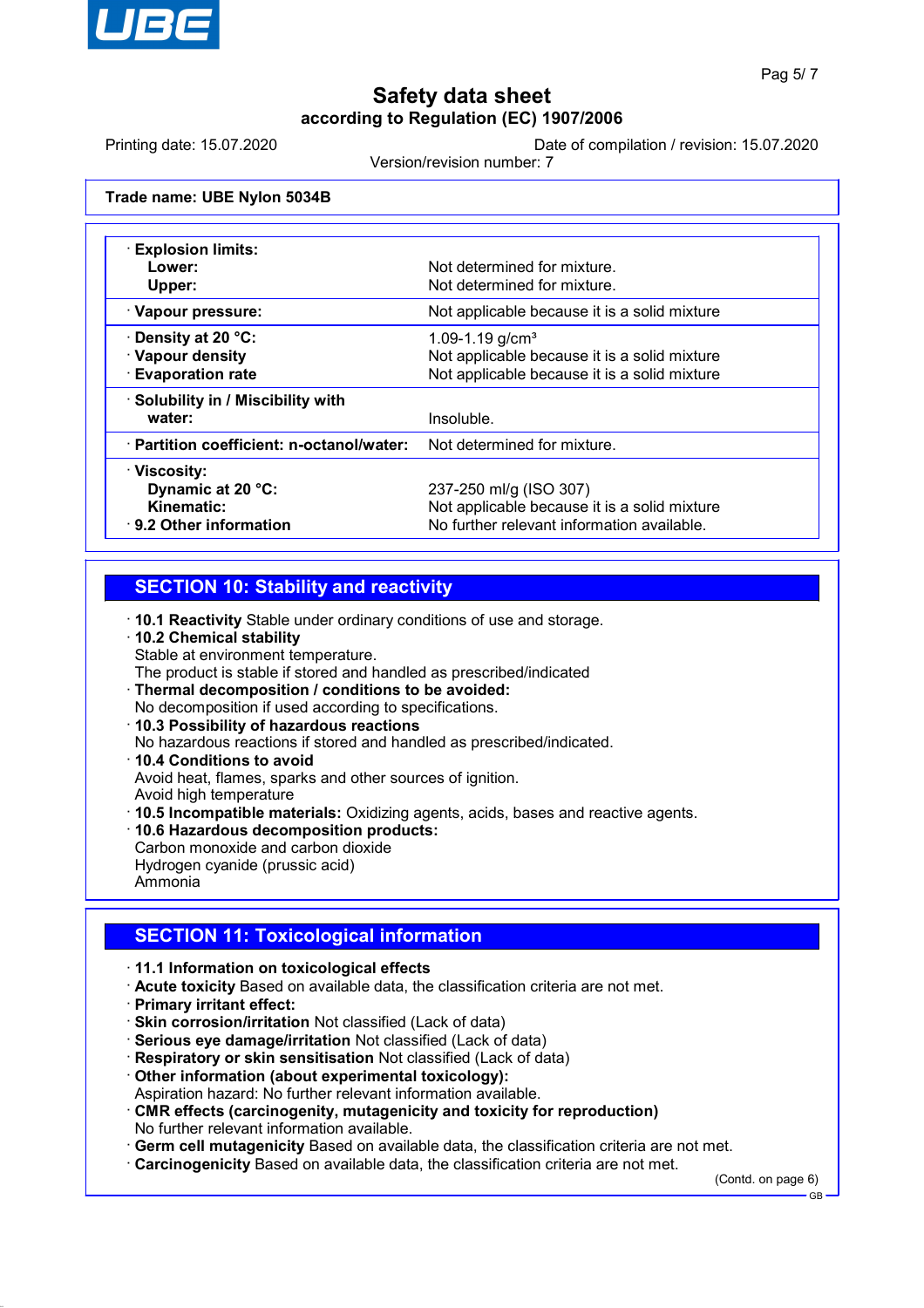

Printing date: 15.07.2020 Date of compilation / revision: 15.07.2020

Version/revision number: 7

**Trade name: UBE Nylon 5034B**

- · **Reproductive toxicity** Based on available data, the classification criteria are not met.
- · **STOT-single exposure** Based on available data, the classification criteria are not met.
- · **STOT-repeated exposure** Based on available data, the classification criteria are not met.
- · **Aspiration hazard** Based on available data, the classification criteria are not met.

## **SECTION 12: Ecological information**

- · **12.1 Toxicity**
- · **Aquatic toxicity:** No further relevant information available.
- · **12.2 Persistence and degradability** No further relevant information available.
- · **12.3 Bioaccumulative potential** No further relevant information available.
- · **12.4 Mobility in soil** No further relevant information available.
- · **12.5 Results of PBT and vPvB assessment**
- · **PBT:** Not applicable.
- · **vPvB:** Not applicable.
- · **12.6 Other adverse effects** No further relevant information available.

## **SECTION 13: Disposal considerations**

#### · **13.1 Waste treatment methods**

- · **Recommendation**
- Chemical residues generally count as special waste

Must not be disposed together with household garbage. Do not allow product to reach sewage system.

Disposal must be made according to official regulations.

#### · **Uncleaned packaging:**

· **Recommendation:**

Packaging may contain residues of the product and should be treated accordingly. Disposal must be made according to official regulations.

| <b>SECTION 14: Transport information</b> |                                                                |  |
|------------------------------------------|----------------------------------------------------------------|--|
| $\cdot$ 14.1 UN-Number                   | The substance is not classified under transport<br>regulations |  |
| · ADR, ADN, IMDG, IATA                   | Not applicable                                                 |  |
| 14.2 UN proper shipping name             | The substance is not classified under transport<br>regulations |  |
| · ADR, ADN, IMDG, IATA                   | Not applicable                                                 |  |
| 14.3 Transport hazard class(es)          | The substance is not classified under transport<br>regulations |  |
| · ADR, ADN, IMDG, IATA                   |                                                                |  |
| · Class                                  | Not applicable                                                 |  |
| 14.4 Packing group                       | The substance is not classified under transport<br>regulations |  |
| · ADR, IMDG, IATA                        | Not applicable                                                 |  |
|                                          | (Contd. on page 7)                                             |  |